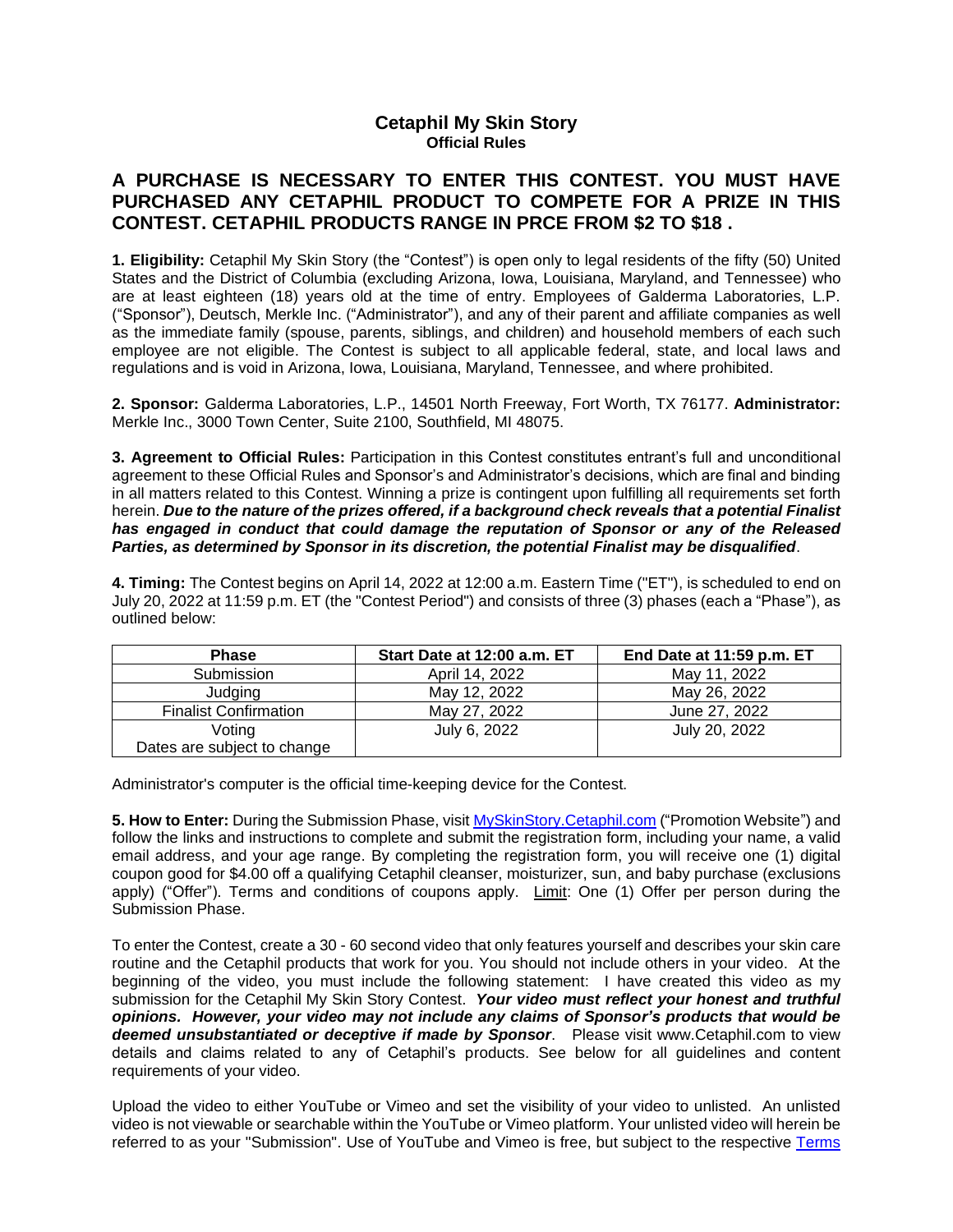[\(YouTube Terms](https://www.youtube.com/static?template=terms) / [Vimeo Terms\)](https://vimeo.com/terms). Return to the Promotion Website and provide the URL link to your Submission. By providing your Submission, you confirm that your Submission conforms to the guidelines and content restrictions listed below. Sponsor, in its sole discretion, may disqualify you if it believes that it fails to conform. Where your Submission meets all requirements, your Submission will be deemed one (1) Contest entry.

## Guidelines:

- The Submission should only include yourself (entrant) and not include others;
- The Submission must be an unlisted YouTube or Vimeo URL (not viewable or searchable).
- The Submission must be at least 30 seconds but must not exceed 60 seconds in length.
- The Submission must be in English.

## Content Restrictions:

- The Submission must only include yourself and be your original work;
- The Submission must not convey any claims of Sponsor's products or services that would be deemed unsubstantiated or deceptive if made by Sponsor (visit www.Cetaphil.com to view product details and claims);
- The Submission must not contain material that violates or infringes another's rights, including but not limited to privacy, publicity, or intellectual property rights, or that constitutes copyright infringement and therefore must not contain brand names or trademarks other than those owned by Sponsor,
- The Submission must not contain content created by a third party, such as music, images or artwork;
- The Submission must not disparage Sponsor or its products, or mention any competitive products or any other person or party,
- The Submission must not contain material that is inappropriate, offensive, indecent, obscene, sexually explicit, tortious, defamatory, slanderous, or libelous,
- Your Submission must not make references to or include alcohol, illegal drugs, tobacco, or firearms/weapons, any activities that are or appear to be dangerous, or any political agenda,
- The Submission must not contain material that promotes bigotry, racism, hatred, or harm against any group or individual or promotes discrimination based on race, gender, religion, nationality, disability, sexual orientation, or age, and
- The Submission must not contain material that is unlawful, in violation of, or contrary to the laws or regulations in any state where Submission is created.

Limit: Each entrant may upload one (1) Submission during the Submission Phase. Submissions received from any person or email address in excess of the stated limit will be void. Submissions generated by script, macro or other automated means are void. In the event of a dispute as to any Submission, the authorized account holder of the email address used to register will be deemed to be the entrant and must comply with these Official Rules. The "authorized account holder" is the natural person assigned an email address by an Internet access provider, online service provider or other organization responsible for assigning email addresses for the domain associated with the submitted address. Each entrant may be required to show proof of being an authorized account holder. Released Parties (as defined in Section 10, below) are not responsible for lost, late, stolen, damaged, incomplete, invalid, un-intelligible, garbled, delayed, or misdirected Submissions; all of which will be void.

**6. Sponsor's Use of Submissions:** Uploading a Submission constitutes entrant's consent to give Sponsor a royalty-free, irrevocable, perpetual, non-exclusive license to use, reproduce, modify, publish, create derivative works from, and display such submissions in whole or in part, on a worldwide basis, and to incorporate it into other works, in any form, media or technology now known or later developed, including for promotional or marketing purposes. If requested, entrant will sign any documentation that may be required for Sponsor or its designees to make use of the non-exclusive rights entrant is granting to use the Submission.

**7. Winner Determination:** Finalists and Winners will be determined according to the process set forth below.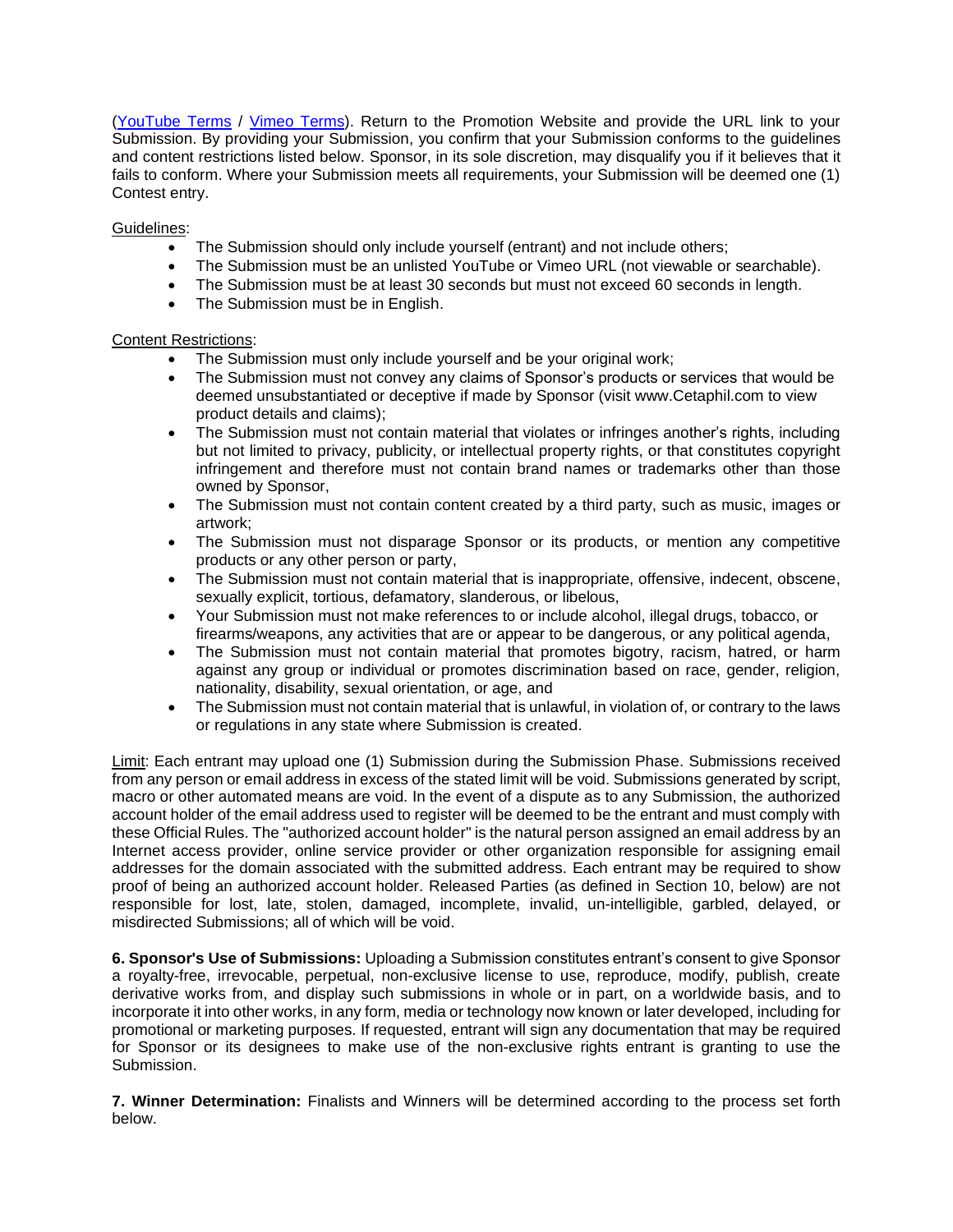**a. Judging Phase:** During the Judging Phase, a panel of qualified judges determined by Sponsor in its sole discretion will select the six (6) entrants with the highest-scoring Submissions (the "Finalists") from among all eligible Submissions that comply with the Official Rules based on the following criteria ("Judging Criteria"), each weighted equally:

- Creativity/Originality of the Submission;
- Authentic presentation style of Entrant; and
- Technical Quality of the Submission

In the event of a tie and where applicable, Sponsor will select the potential Finalist (from among tied entrants) whose Submission displays skin that is different in age, type, texture, or tone from the skin displayed by the already selected potential Finalists. In the event that this approach is not applicable, the entrant whose Submission received the highest score for "Authentic presentation style of Entrant," as determined by the qualified judges, in their sole discretion, will be deemed the applicable Finalist from among the tied entrants. Sponsor reserves the right to select fewer than the stated number of Finalists, if, in its sole discretion, it does not receive a sufficient number of eligible and qualified Submissions. Sponsor will not disclose judging scores.

**b. Confirmation of Finalists:** During the Finalist Confirmation Contest Phase, potential Finalists will be notified by email. Each potential Finalist (parent/legal guardian if a minor in his/her state of residence) will be required to sign and return a Declaration of Compliance, Liability Waiver, and where not prohibited a Publicity Release, including consent for Sponsor (and its agents) to use their Submission as set forth in Section 6 within future marketing campaigns without any compensation and to agree to a confidential background check, which must be received by Administrator within 5 calendar days of the date notice or attempted notice is sent, in order to be confirmed as a Finalist. If a potential Finalist cannot be contacted, fails to execute and return the Declaration of Compliance, Liability and Publicity Release or provide any other requested information within the required time period (if applicable), or does not comply with these Official Rules, then potential Finalist will be disqualified. If the background check reveals that a potential Finalist has engaged in conduct that could damage the reputation of Sponsor or any of the Released Parties, as determined by Sponsor in its discretion, Sponsor may disqualify potential Finalist. Sponsor may select an alternate Finalist with the next highest score in the event that a potential Finalist does not respond, declines to participate, or is disqualified for any reason.

**c. Voting Phase:** During the Voting Phase, the Finalists' Submissions will be posted in an online gallery for public voting at the Promotion Site. Persons who meet the eligibility criteria as set forth in Section 1 will be eligible to vote for the Submission they believe has the most public appeal. Individuals who visit the Promotion Site and log in or complete the registration form to vote will receive one (1) coupon good for \$4.00 off a qualifying Cetaphil cleanser, moisturizer, sun, and baby purchase (exclusions apply) ("Offer"). Terms and conditions of coupons apply. Limit: Each person may receive one (1) Offer during the Voting Phase and may vote one (1) time during the Voting Phase. Multiple votes received from any person or email address in excess of the stated number will be void. Any attempt by any Finalist or voter to obtain votes by any fraudulent or inappropriate means, including without limitation, offering prizes or other inducements to members of the public as determined by Sponsor in its sole discretion, by using any automated program, by using multiple/different email addresses, identities, registrations and logins, or any other methods, will void those votes for the Finalist's Submission and Finalist may be disqualified as determined by Sponsor in its sole discretion. Subject to the Finalist's compliance with these Official Rules, the three (3) Finalists whose Submissions receive the highest number of valid votes during the Voting Phase will be deemed the potential Grand Prize winners. In the event of a tie, the entrant whose Submission received the highest score during the Judging phase as determined by the qualified judges in their sole discretion, will be deemed the potential winner from amongst the tied Finalists. Sponsor reserves the right, in its sole discretion, to select an alternate winner should the voting appear to have been tampered with or manipulated in any way.

**8. Winner Requirements:** Potential winners will be notified by email on or around May 27, 2022. In consideration for receipt of the prize winners will be asked to sign additional documents confirming that they shall irrevocably grant, transfer, convey and assign to Sponsor the entirety of the rights in and to the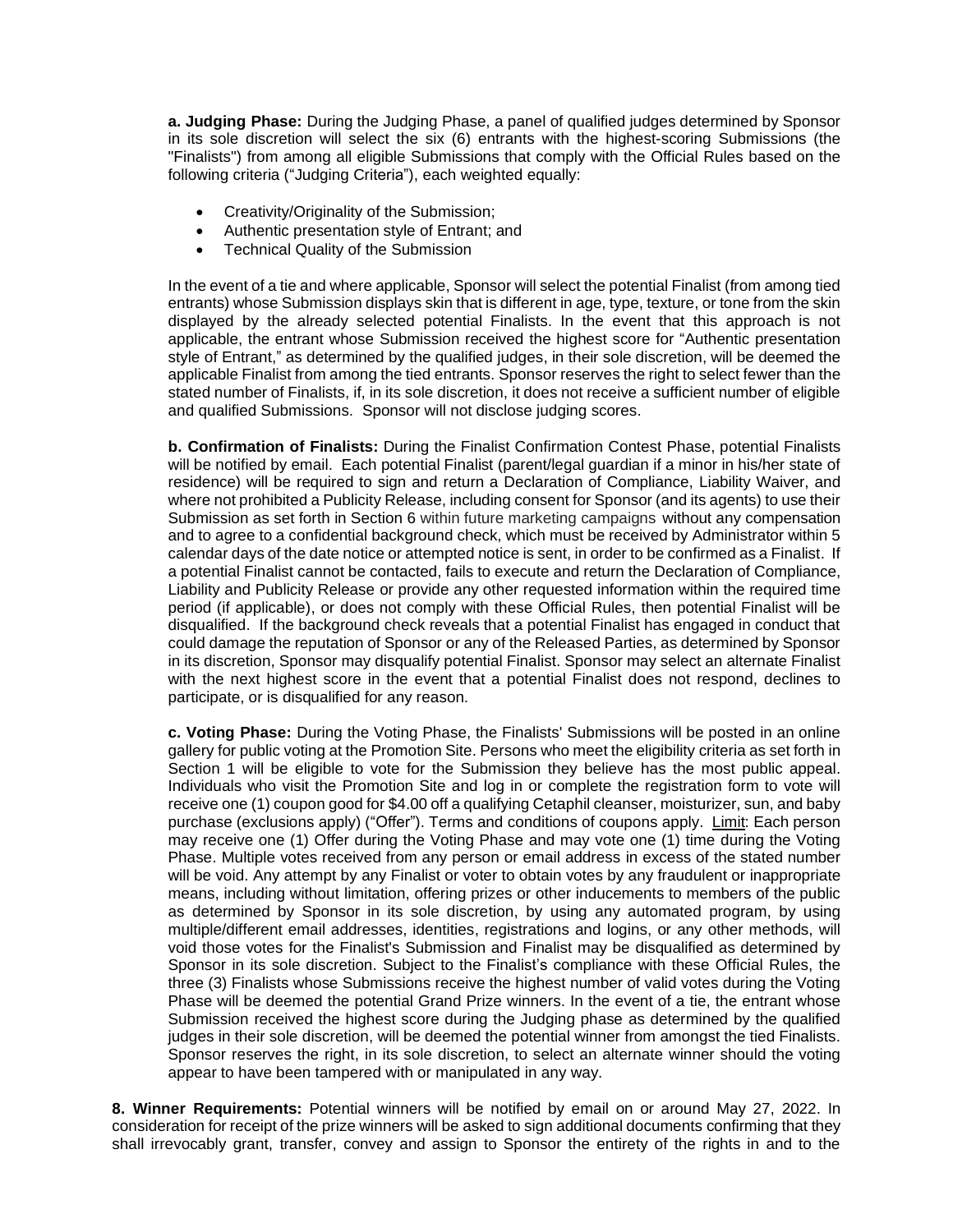Submission and all renewals and extensions of copyright, and the right to secure copyright registrations thereto in perpetuity including, without limitation, the rights to use the Submission for any and all purposes in any and all media whether now known or hereafter developed, on a worldwide basis, in perpetuity. Each winner accepts and acknowledges that Sponsor shall not be obligated to use the Submission and that Sponsor in its sole discretion shall have the right to refrain from using the Submission. Sponsor shall not incur any liability whatsoever to the extent Sponsor chooses to refrain from any exploitation of its rights hereunder. Each winner will indemnify Sponsor, Released Parties, and any licensee of Sponsor against all claims, damages, liabilities, and expenses (including reasonable counsel fees and legal expenses) arising out of any breach of these terms. Nothing in these Official Rules is an offer or contract of employment of any kind with any entity. If a potential winner fails to complete and submit these additional documents within the required time period, does not comply with these Official Rules, or if prize is returned as undeliverable, potential winner forfeits the prize. If the potential winner is disqualified for any reason, the prize may be awarded to a runner-up, if any, in Sponsor's sole discretion. Only three (3) alternate winners may be determined, after which the applicable prize will remain un-awarded.

**9. Prizes:** THREE (3) GRAND PRIZES: A \$3,000.00 check. Approximate Retail Value ("ARV"): \$3,000.00.

Prizes are non-transferable and no substitution will be made except as provided herein at the Sponsor's sole discretion. Sponsor reserves the right to substitute a prize (or a component thereof) for one of equal or greater value if the designated prize should become unavailable for any reason. Winners are responsible for all taxes and fees associated with prize receipt and/or use. Limit: One (1) prize per person. Prizes will be fulfilled 8 – 10 weeks after the end of the Contest.

**10. Release:** Each Entrant agrees to release and hold harmless the Sponsor, Administrator, and their respective parent companies, subsidiaries, affiliates, suppliers, distributors, advertising/promotion agencies, and prize suppliers, and each of their respective parent companies and each such company's officers, directors, employees and agents (collectively, the "Released Parties") from and against any claim or cause of action, including, but not limited to, personal injury, death, damage to or loss of property, infringement of third-party intellectually property rights, and/or unauthorized use of third party name or likeness arising out of participation in the Contest or receipt or use or misuse of any prize, including any related travel.

**11. Publicity:** Acceptance of any prize shall constitute and signify each winner's agreement and consent that Sponsor and its designees may use the winner's name, city, state, likeness, photo, Submission, and/or prize information in connection with the Contest for promotional, advertising or other purposes, worldwide, in any and all media now known or hereafter devised, including the Internet, without limitation and without further payment, notification, permission or other consideration, except where prohibited by law.

**12. General Conditions:** Sponsor reserves the right to cancel, suspend and/or modify the Contest if any fraud, technical failures, human error, any other factor impairs the integrity or proper functioning of the Contest, or any event or cause beyond Sponsor's control (e.g. events such as natural calamities, national emergencies, wide spread illnesses, declarations of war, acts of God, acts of terrorism) interferes with any aspect of the Contest, including but not limited to fulfillment of the prize(s), as determined by Sponsor in its sole discretion. If terminated, Sponsor may, in its sole discretion, determine the winners from among all non-suspect, eligible entries received up to time of such action using the judging procedure outlined above. Sponsor may also modify the prizes offered. In addition, Sponsor reserves the right to disqualify any individual it finds to be tampering with the Entry process or the operation of the Contest or to be acting in violation of the Official Rules of this or any other promotion or in an unsportsmanlike or disruptive manner and void all associated Entries. Any attempt by any person to deliberately undermine the legitimate operation of the Contest may be a violation of criminal and civil law, and, should such an attempt be made, Sponsor reserves the right to seek damages and other remedies (including attorneys' fees) from any such person to the fullest extent permitted by law. Sponsor's failure to enforce any term of these Official Rules shall not constitute a waiver of that provision.

**13. Limitations of Liability:** Released Parties are not responsible for: (1) any incorrect or inaccurate information, whether caused by entrant, printing, typographical or other errors or by any of the equipment or programming associated with or utilized in the Contest; (2) technical failures of any kind, including, but not limited to malfunctions, interruptions, or disconnections in phone lines or network hardware or software; (3) unauthorized human intervention in any part of the Submission process or the Contest; (4) printing,